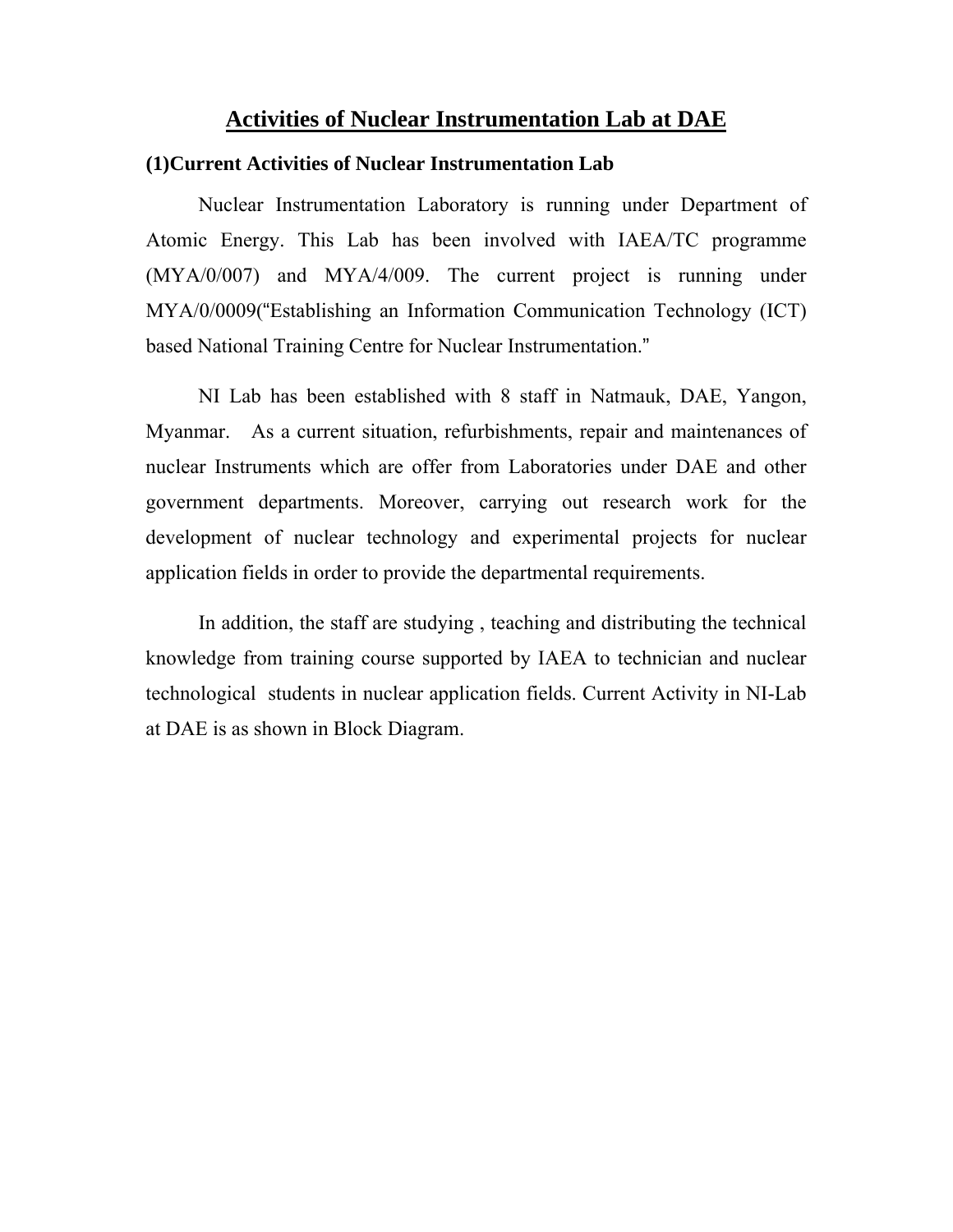# **(2) Main Objectives of NI Lab**

-To enhance the manpower capability/ capacity in the Nuclear Instrument Laboratory.

-To train the staff on advanced technology as applied in modern nuclear instruments.

-To implement the plan for the refurbishment, repair and maintenance of nuclear instruments.

-To carry out research work for the development of nuclear technology in the country.

-To coordinate with other Government Departments and private sector for their nuclear technology application.

-To distribute technical knowledge for servicing the nuclear instruments and to train for Master of Engineering students in the field of repair and maintenance of nuclear instruments as follow as microcontroller/ processor based on nuclear instrumentation field.

## **(3)Repaired & Maintained of Instruments at NI Lab.**

The staffs from NI Lab with the guidance of IAEA agency expert have done repair & maintenance work of the nuclear instrument and computer peripherial devices. The following repaired and maintained of instruments are from other laboratories and institution under DAE such as Radiation Protection Lab, Radiation Application Lab, X-Ray Lab & TLD section.

## **Repaired items of Computer Accessories & Devices**

(1)Computer Monitor - 9 -nos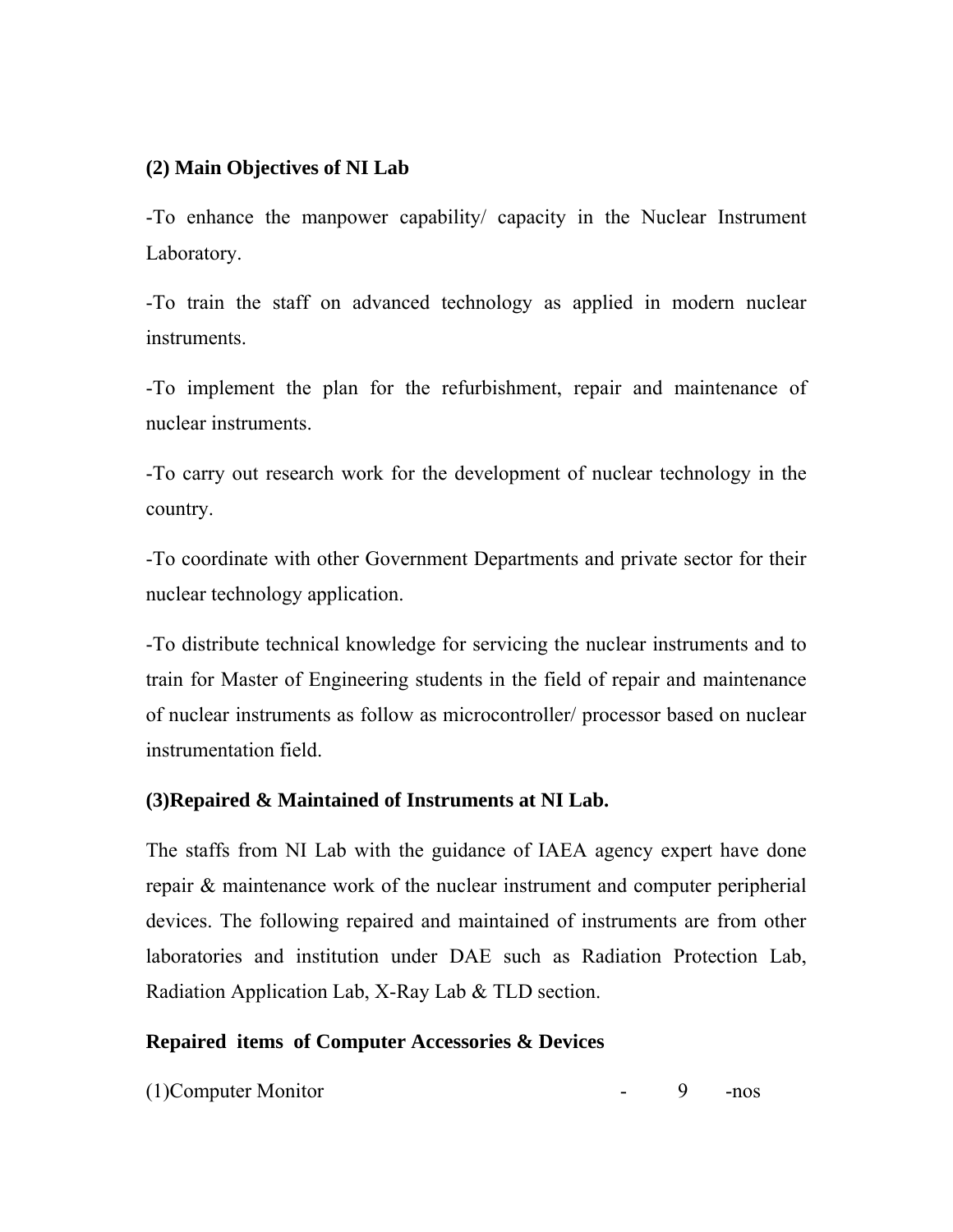| $(2)$ System Unit                  | $\sim 100$ | 18 | $-nos$ |
|------------------------------------|------------|----|--------|
| $(3)$ Printer(Laser-1+Dotmatrix-3) |            | 4  | $-nos$ |
| $(4)$ Scannar                      | $-1$ -no   |    |        |
| (5)UPS                             |            |    | -nos   |

# **Repaired items of Nuclear Instruments**

| (1)  | Monitor-4                                   | 5              | -nos           |        |
|------|---------------------------------------------|----------------|----------------|--------|
| (2)  | <b>ROTEM</b>                                | $\overline{2}$ | -nos           |        |
| (3)  | <b>GPS</b>                                  | $\mathbf{1}$   | $-no$          |        |
| (4)  | Alert-4                                     |                | 2              | $-nos$ |
| (5)  | Noninvasive X-ray Test Device               | $\overline{2}$ | -nos           |        |
| (6)  | NERO X-ray Analyzer                         | $\mathbf{1}$   | $-no$          |        |
| (7)  | Low level $\alpha, \beta$ , counting System |                | $\mathbf{1}$   | $-no$  |
|      | (Canberra-2404)                             |                |                |        |
| (8)  | Scintillometer (SPP-2NF)                    |                | $\mathbf{1}$   | $-no$  |
| (9)  | <b>EEL Smoke Stain Reflectometer</b>        |                | $\mathbf{1}$   | $-no$  |
| (10) | Beta Counter (Beckman)(YGH)                 | $\mathbf{1}$   | $-no$          |        |
|      | Monitor+Printer                             |                |                |        |
| (11) | Multiscan                                   | $\mathbf{1}$   | $-no$          |        |
| (12) | Amplifier(Tennelec)                         |                | $\overline{2}$ | $-nos$ |
| (13) | NIM BIN module                              | $\mathbf{1}$   | $-n0$          |        |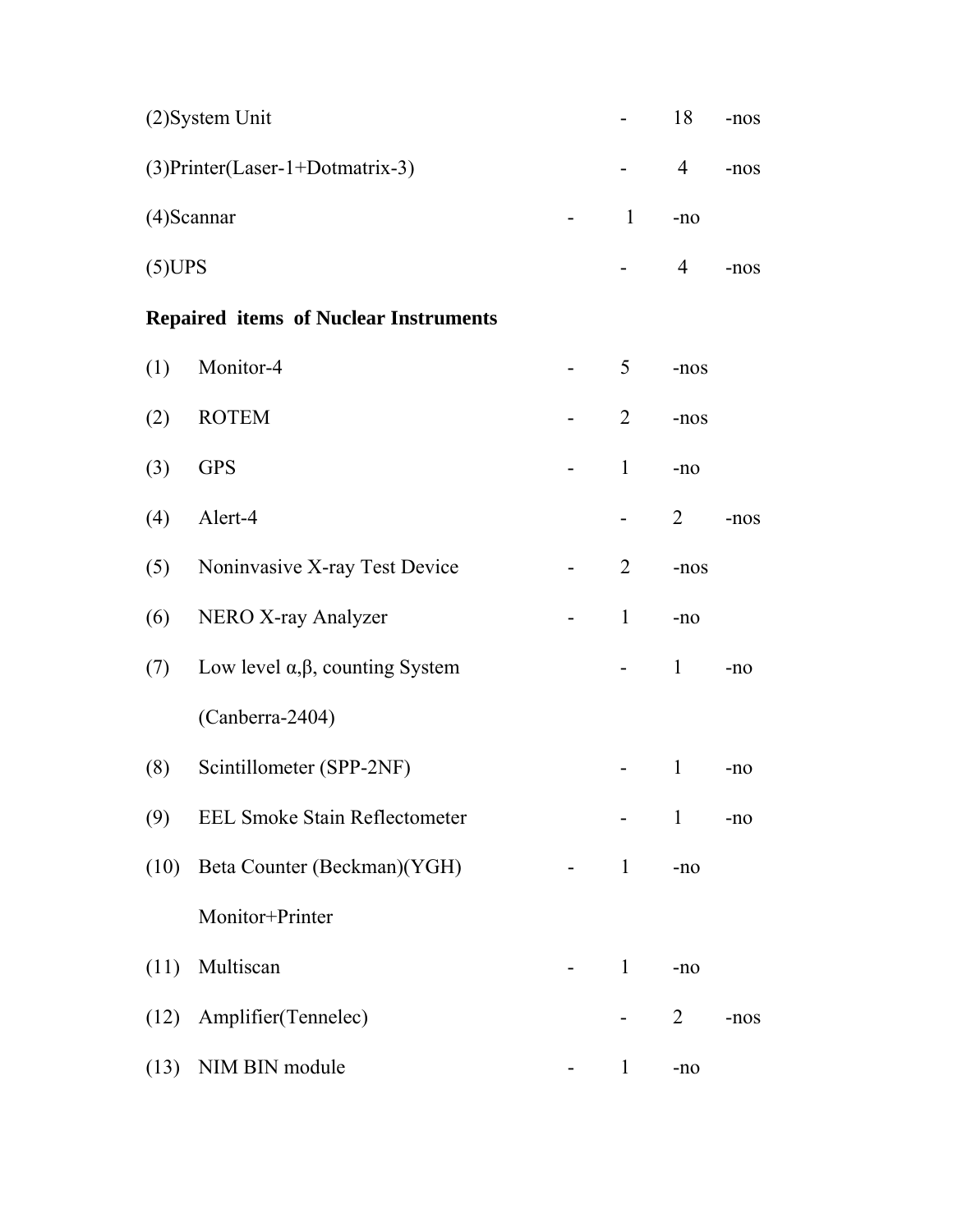| (14)                                               | HVPS(Tennlec-908+Canberra)                    |  | $\overline{2}$ | -nos           |        |  |  |
|----------------------------------------------------|-----------------------------------------------|--|----------------|----------------|--------|--|--|
| (15)                                               | TLD Irradiator (Bicorn 2210)                  |  |                | $\mathbf{1}$   | $-no$  |  |  |
| (16)                                               | LVPS(Jordanvalley)                            |  |                | $\mathbf{1}$   | $-no$  |  |  |
| (17)                                               | Oscilloscope (Tektronix)TDS-350               |  |                | $\mathbf{1}$   | $-no$  |  |  |
| (18)                                               | Gamma Chamber(5000A, India)                   |  |                | $\mathbf{1}$   | $-no$  |  |  |
| <b>Refurbishments items of Nuclear Instruments</b> |                                               |  |                |                |        |  |  |
| (1)                                                | GM-counter Training Kit (K2645)               |  |                | 10             | -nos   |  |  |
| (2)                                                | HV Transformer (input 9V-out 100-150V)        |  |                | $\overline{4}$ | -nos   |  |  |
| (3)                                                | HVPS (for Nis) $(=700V)$                      |  |                | 3              | $-nos$ |  |  |
| (4)                                                | $LVPS(1-30V,3A)$                              |  | 7              | -nos           |        |  |  |
| (5)                                                | Amplifier                                     |  | $\overline{2}$ | -nos           |        |  |  |
| (6)                                                | Linear PS (1,2-30V, 1.5A)                     |  |                | 8              | $-nos$ |  |  |
| (7)                                                | Step down DC-DC converter (45V-2.2V)          |  |                | 10             | -nos   |  |  |
| (8)                                                | Step up DC-DC converter $(6V-36V)$            |  |                | 7              | -nos   |  |  |
| (9)                                                | Portable GM counter                           |  | $\mathbf{1}$   | $-no$          |        |  |  |
| (10)                                               | Laboratory used Scintillation Counting System |  |                | $\mathbf{1}$   | $-no$  |  |  |

# **(4)Current Research Work Plan for NI Lab**

The Current research work in NI Lab are as follow:

- (1) Portable GM counter with LCD display
- (2) Laboratory used Nuclear Counting System
- (3) PC based GM counter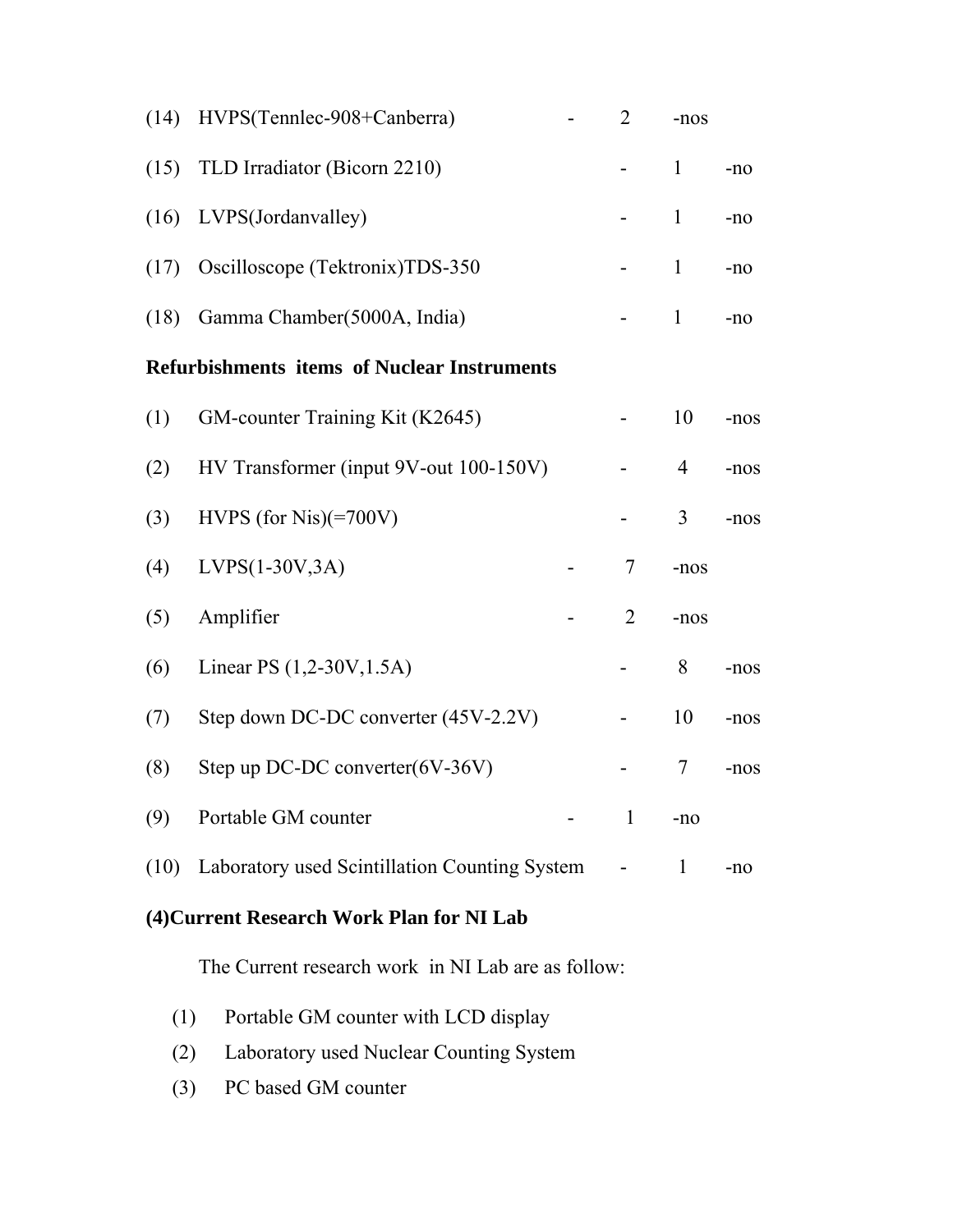- (4) Laboratory used Scintillation Counting system
- (5) Printed Circuit Board Design for Nuclear Instruments.

### **(5)Future Plan for NI Lab**

 Train the staff based on nuclear counting system to get hand on experience on job training programmes which are supported by IAEA expert for repair and maintenance of the complicated nuclear instrument such as X-Ray, XRF and TLD. Moreover, Technical Cooperation (TC) programme "Establishment of National ICT based Training Centre for Nuclear Instrumentation" is on-going project MYA/0/009 in order to support distance Learning for qualified staff and service in all aspect of maintenance, troubleshooting Nuclear Instruments and research in radiation application fields for our department and other institutions . In addition to establish an Medium Term ICT Tele Centre at DAE in order to upgrade and enhance the capacity of our Nuclear Instrumentation Lab.

#### **(6)Conclusion**

 NI Lab is established with 8-staff at DAE. To get qualified staff, continuous learning nuclear electronic practically and theoretically are very important for Nuclear Instrumentation Lab. They have little experiences in technical knowledge for servicing the Nuclear Instruments & other related equipments. The staff of laboratory need to be trained more detail on the common use nuclear counting system such as  $\alpha$ ,  $\beta$ (or) γ counting system. The other Laboratories under DAE such as Radiation Protection Lab, Radiation Application Lab  $\& X$  Ray Lab request to repair and maintenance of their equipments and instruments. The problems are poor in practical knowledge, lack of some equipments, some spare parts and components accessories which cannot be bought in our local markets. Some old aged machines cannot be worked and maintained systematically with local services. So, the staff need to